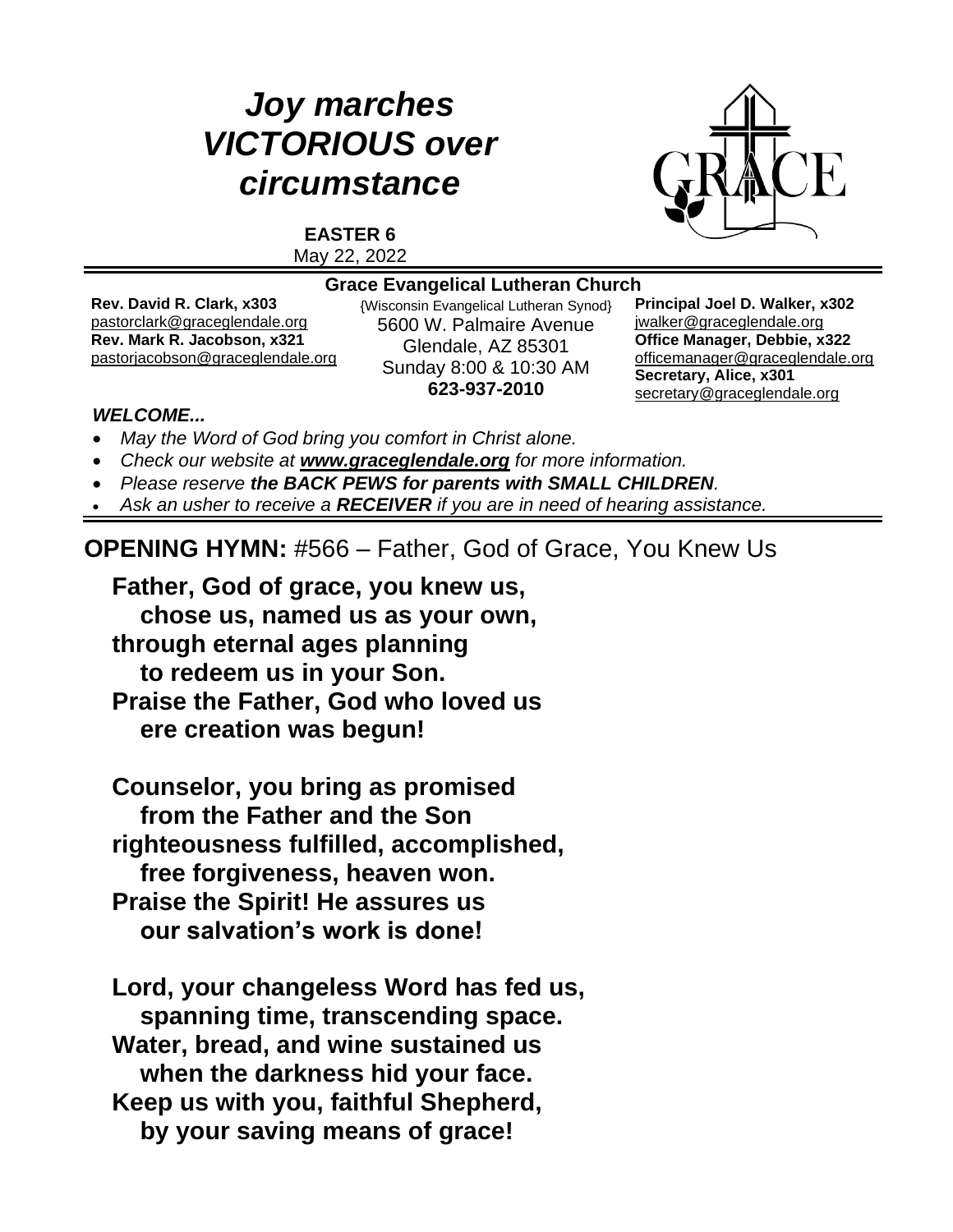**Forward lead us; Christ, we follow, drawn by Word and promise true: "To all nations preach the gospel; I am evermore with you." Keep us faithful! Then, Lord Jesus, quickly come; make all things new!**

*Text: © 1999 Northwestern Publishing House. Used by permission: OneLicense no. 705990*

## *Please stand*

In the name of the Father and of the Son  $\dagger$  and of the Holy Spirit **Amen.**

# **CONFESSION:**

Blessed are they whose transgressions are forgiven, whose sins are covered.

**Blessed are they whose sin the Lord does not count against them.**

Let us confess our sins to the Lord.

**Almighty and merciful Father, we have strayed from your ways like lost sheep. We have followed what we have devised and desired in our hearts. We have offended you and sinned against your holy law. We have done those things that we should not have done, and have not done those things that we should have done. Have mercy on us, Lord! Spare us, forgive us, and restore us, according to your promises in Christ Jesus.**

*Silence for meditation and reflection*

God, our merciful Father, has forgiven all our sins. He sent his Son, Jesus Christ, to be our Redeemer and Savior. Jesus paid the penalty for our guilt by his death on the cross and freed us from death by his resurrection from the grave. We have peace with God now and forever.

#### **Amen.**

|--|--|

In peace let us pray to the Lord.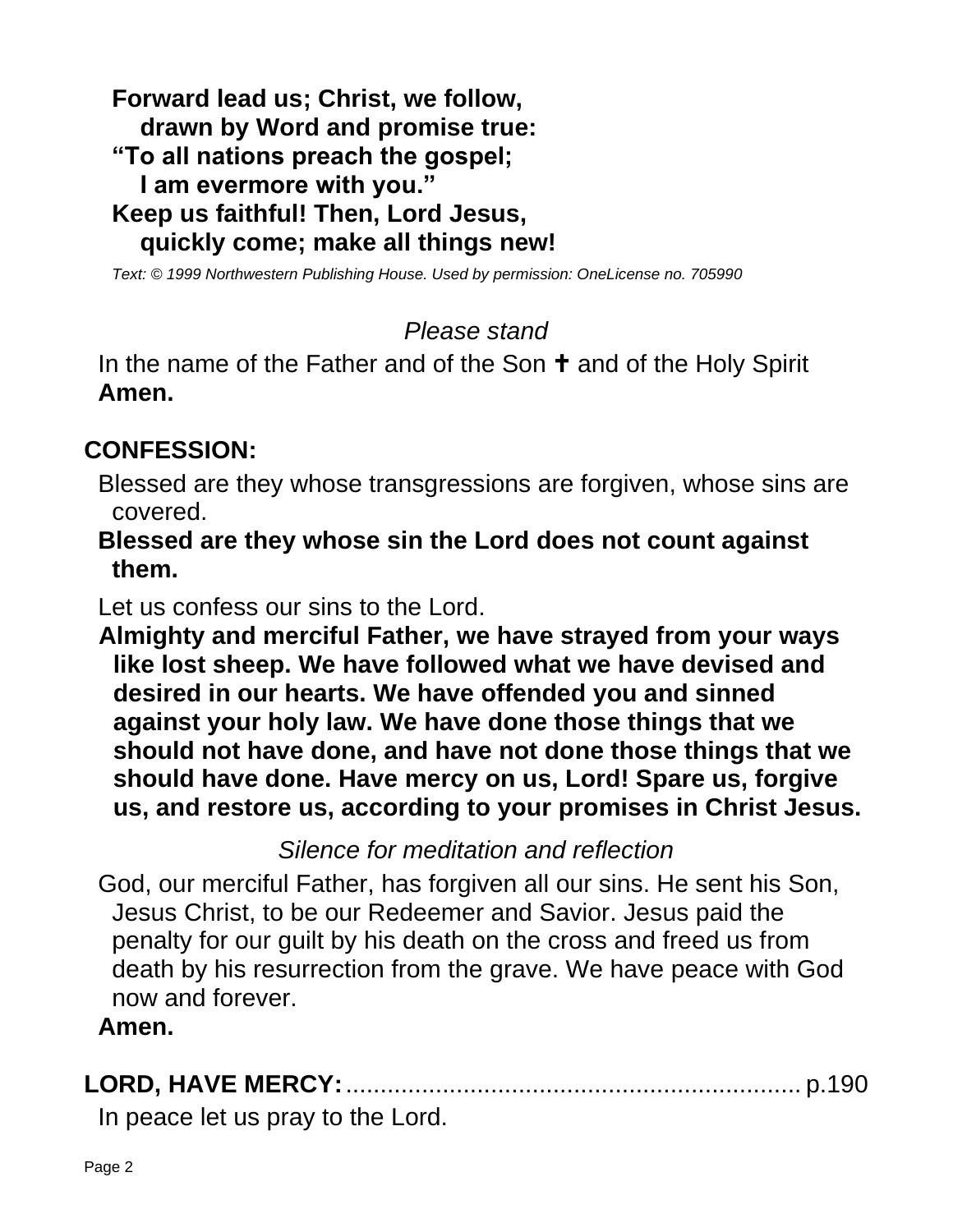# **Lord, have mercy.**

For the peace from above and for our salvation, let us pray to the Lord.

## **Lord, have mercy.**

For the peace of the whole world, for the well-being of the Church of God, and for the unity of all, let us pray to the Lord.

## **Lord, have mercy.**

For this holy house and for all who offer here their worship and praise, let us pray to the Lord.

## **Lord, have mercy.**

Help, save, comfort, and defend us, gracious Lord. **Amen.**

# **THIS IS THE FEAST OF VICTORY**

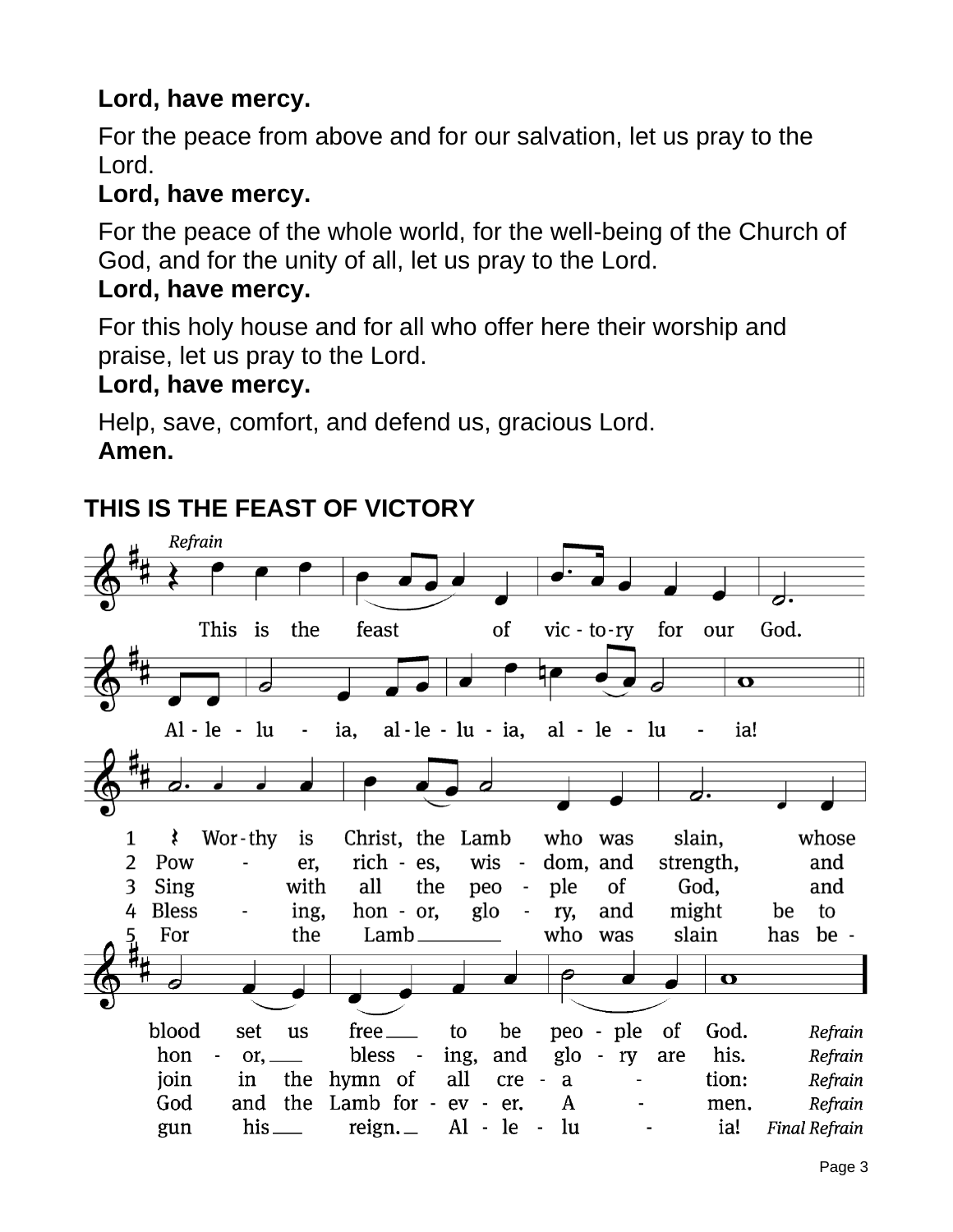

*Text: Richard W. Hillert, 1923–2010; John W. Arthur, 1922–1980; Tune: Richard W. Hillert, 1923–2010; Text: © 1978 Lutheran Book of Worship, admin. Augsburg Fortress. Used by permission: OneLicense no. 705990. Tune: © 1975, 1988 Richard W. Hillert. Used by permission: OneLicense no. 705990.*

The Lord be with you. **And also with you.**

# **PRAYER OF THE DAY:**

Let us pray.

O God, you are the giver of everything good. Inspire us, your humble servants, to long for what is right and, through your gracious guidance, accomplish it to your glory; through your Son, Jesus Christ our Lord, who lives and reigns with you and the Holy Spirit, one God, now and forever.

#### **Amen.**

## *Please be seated*

## **FIRST READING: Paul preached with joy despite negative**

**circumstances.** Acts 14:8-22 <sup>8</sup> In Lystra there sat a man who was lame. He had been that way from birth and had never walked. <sup>9</sup>He listened to Paul as he was speaking. Paul looked directly at him, saw that he had faith to be healed  $10$  and called out, "Stand up on your feet!" At that, the man jumped up and began to walk.  $11$ When the crowd saw what Paul had done, they shouted in the Lycaonian language, "The gods have come down to us in human form!" <sup>12</sup>Barnabas they called Zeus, and Paul they called Hermes because he was the chief speaker. <sup>13</sup>The priest of Zeus, whose temple was just outside the city, brought bulls and wreaths to the city gates because he and the crowd wanted to offer sacrifices to them. <sup>14</sup>But when the apostles, Barnabas and Paul, heard of this, they tore their clothes and rushed out into the crowd, shouting: <sup>15"</sup>Friends, why are you doing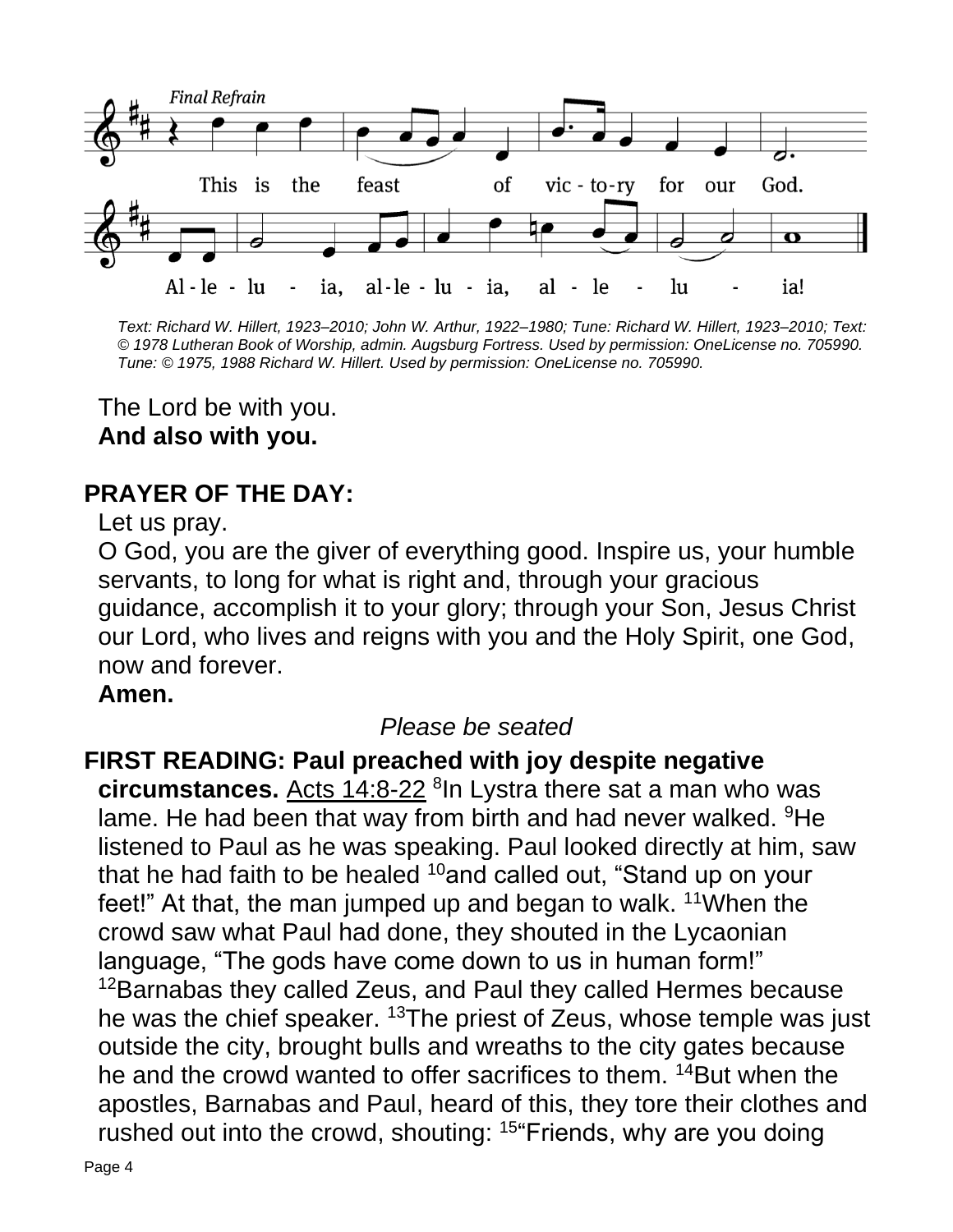this? We too are only human, like you. We are bringing you good news, telling you to turn from these worthless things to the living God, who made the heavens and the earth and the sea and everything in them.  $16$ In the past, he let all nations go their own way.  $17$ Yet he has not left himself without testimony: He has shown kindness by giving you rain from heaven and crops in their seasons; he provides you with plenty of food and fills your hearts with joy." <sup>18</sup>Even with these words, they had difficulty keeping the crowd from sacrificing to them. <sup>19</sup>Then some Jews came from Antioch and Iconium and won the crowd over. They stoned Paul and dragged him outside the city, thinking he was dead. <sup>20</sup>But after the disciples had gathered around him, he got up and went back into the city. The next day he and Barnabas left for Derbe.  $21$ They preached the gospel in that city and won a large number of disciples. Then they returned to Lystra, Iconium, and Antioch, <sup>22</sup>strengthening the disciples and encouraging them to remain true to the faith. "We must go through many hardships to enter the kingdom of God," they said.

The Word of the Lord **Thanks be to God.**

**SECOND READING: Whatever our present circumstance we have joy in our heavenly home.** Revelation 21:21-27<sup>21</sup>The twelve gates were twelve pearls, each gate made of a single pearl. The great street of the city was of gold, as pure as transparent glass. <sup>22</sup>I did not see a temple in the city, because the Lord God Almighty and the Lamb are its temple. <sup>23</sup>The city does not need the sun or the moon to shine on it, for the glory of God gives it light, and the Lamb is its lamp.  $24$ The nations will walk by its light, and the kings of the earth will bring their splendor into it. <sup>25</sup>On no day will its gates ever be shut, for there will be no night there. <sup>26</sup>The glory and honor of the nations will be brought into it. <sup>27</sup>Nothing impure will ever enter it, nor will anyone who does what is shameful or deceitful, but only those whose names are written in the Lamb's book of life.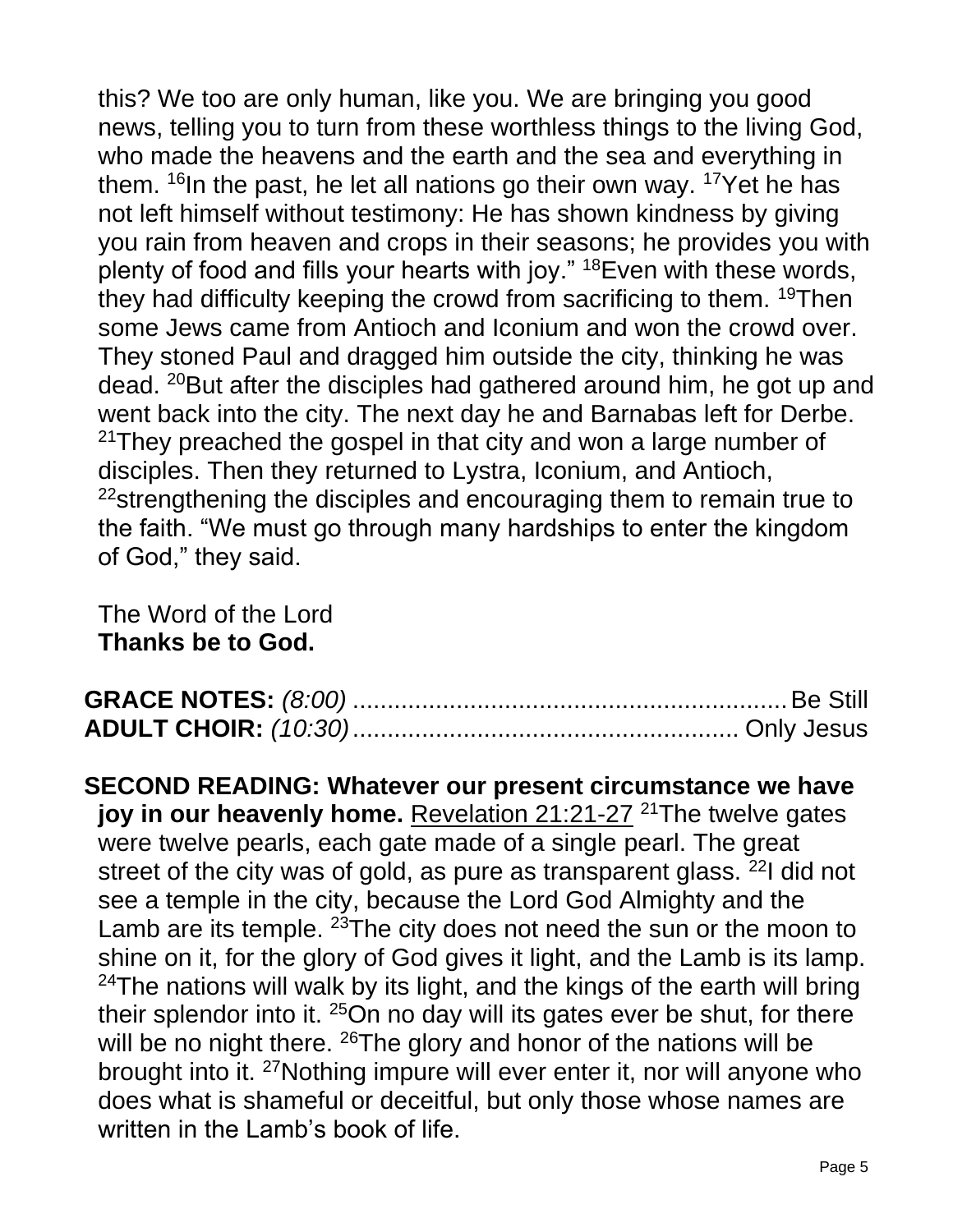

*Tune: © 2010, 2021 GFTSMUSIC Publishing Company, Inc., admin. Music Services. Used by permission: OneLicense no. 705990.*

**GOSPEL: Jesus promises that any grief we have now will be**  turned to joy. John 16:16-24<sup>16</sup> Jesus went on to say, "In a little while you will see me no more, and then after a little while you will see me."  $17$ At this, some of his disciples said to one another, "What does he mean by saying, 'In a little while you will see me no more, and then after a little while you will see me,' and 'Because I am going to the Father'?" <sup>18</sup>They kept asking, "What does he mean by 'a little while'? We don't understand what he is saying."  $19$  Jesus saw that they wanted to ask him about this, so he said to them, "Are you asking one another what I meant when I said, 'In a little while you will see me no more, and then after a little while you will see me'? <sup>20</sup>Very truly I tell you, you will weep and mourn while the world rejoices. You will grieve, but your grief will turn to joy.  $21A$  woman giving birth to a child has pain because her time has come; but when her baby is born she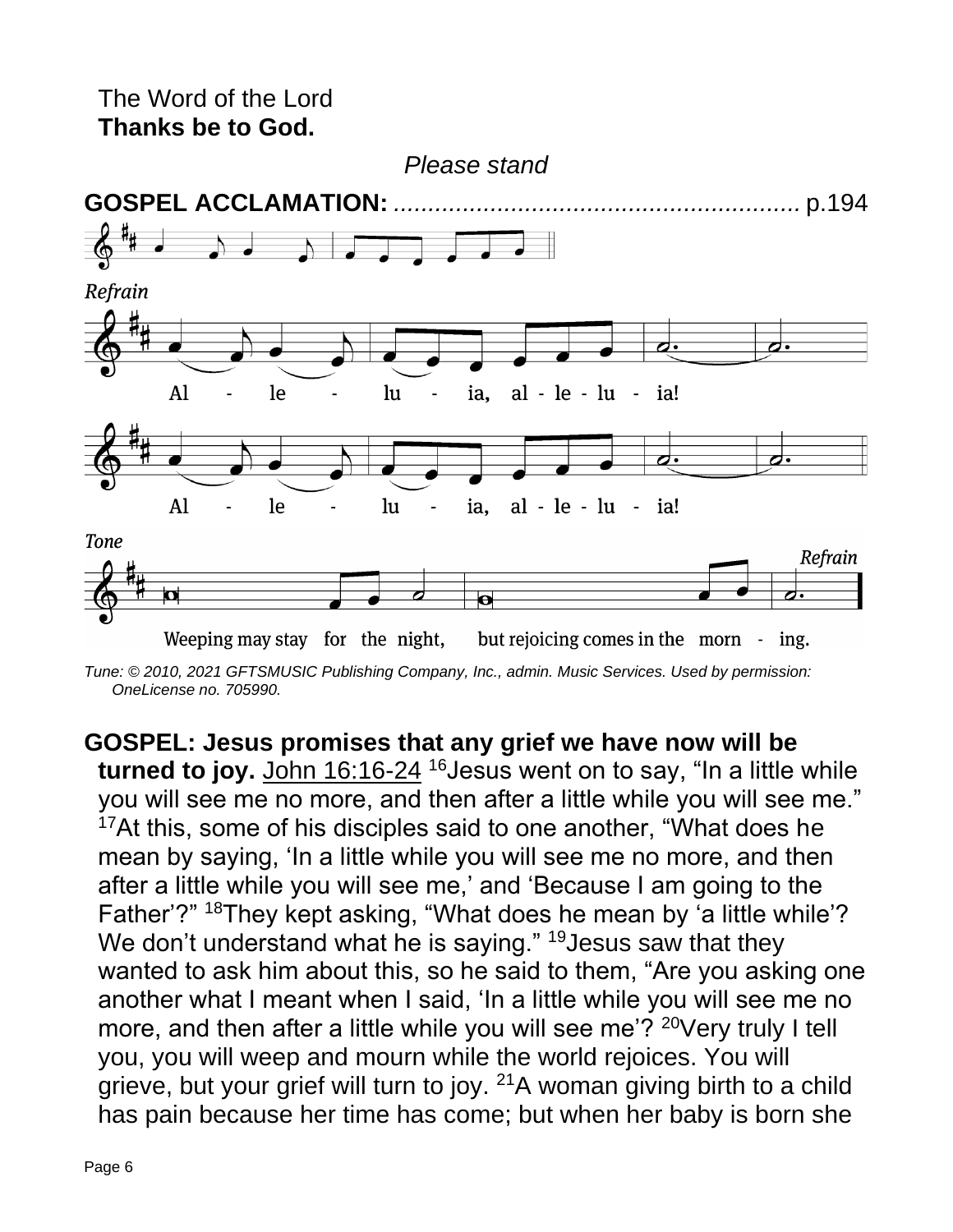forgets the anguish because of her joy that a child is born into the world. <sup>22</sup>So with you: Now is your time of grief, but I will see you again and you will rejoice, and no one will take away your joy. <sup>23</sup>In that day you will no longer ask me anything. Very truly I tell you, my Father will give you whatever you ask in my name. <sup>24</sup>Until now you have not asked for anything in my name. Ask and you will receive, and your joy will be complete.

The Gospel of the Lord. **Praise be to you, O Christ!**

*Please be seated*

**HYMN OF THE DAY:** #713 – I Want to Walk as a Child of the Light

**I want to walk as a child of the light; I want to follow Jesus. God set the stars to give light to the world; The star of my life is Jesus.**

**Refrain: In him there is no darkness at all; The night and the day are both alike. The Lamb is the light of the city of God. Shine in my heart, Lord Jesus.**

**I want to see the brightness of God;**

**I want to look at Jesus.**

**Clear Sun of Righteousness, shine on my path**

**And show me the way to the Father.**

**Refrain**

**I'm looking for the coming of Christ; I want to be with Jesus. When we have run with patience the race, We shall know the joy of Jesus.**

# **Refrain**

*Text: © 1970, 1975 Celebration. Used by permission: OneLicense no. 705990. Text: Kathleen Thomerson, b. 1934*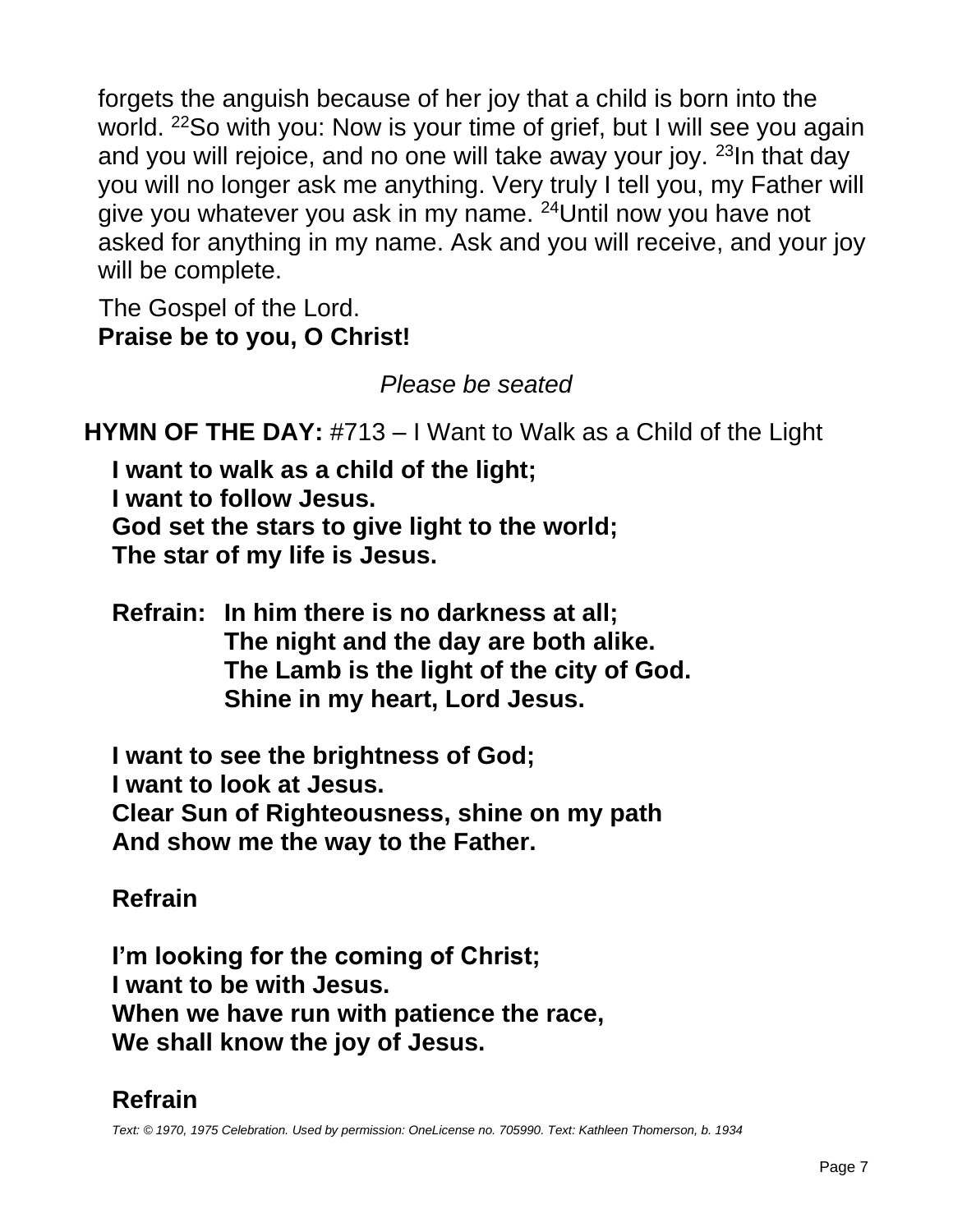# *BE REASSURED BY THE PERFECT HOME OF THE VICTORIOUS CHRIST*

1. It is a home \_\_\_\_\_\_\_\_\_\_\_\_\_\_\_\_\_\_\_\_\_\_\_.

2. It is a home \_\_\_\_\_\_\_\_\_\_\_\_\_\_.

*Please stand*

# **APOSTLES' CREED:**

**I believe in God, the Father almighty, maker of heaven and earth.**

**I believe in Jesus Christ, his only Son, our Lord, who was conceived by the Holy Spirit, born of the virgin Mary, suffered under Pontius Pilate, was crucified, died, and was buried. He descended into hell. The third day he rose again from the dead. He ascended into heaven and is seated at the right hand of God the Father almighty. From there he will come to judge the living and the dead.**

**I believe in the Holy Spirit, the holy Christian Church, the communion of saints, the forgiveness of sins, the resurrection of the body, and the life everlasting. Amen.**

*Please be seated*

# **PRAYER OF THE CHURCH:**

Loving God and Lord, you created the universe that surrounds us and the globe on which we live. You control all things through your Son, who sits at your right hand in glory.

## **Comfort us with the promise of your eternal presence.**

Give your Word power as it works in our hearts and minds. Clear away our confusion, and demolish our doubts. Send your Spirit to strengthen both our confidence in your promises and our desire to live according to your will.

## **Take away our love of sinning, and restore us each day by your grace.**

The signs of the times warn us that the end of time is near. Protect us from scoffers who sneer at your truth. Spare us and Christians around the world from all forms of hate and persecution.

**Give us courage to carry the cross with patience and joy.**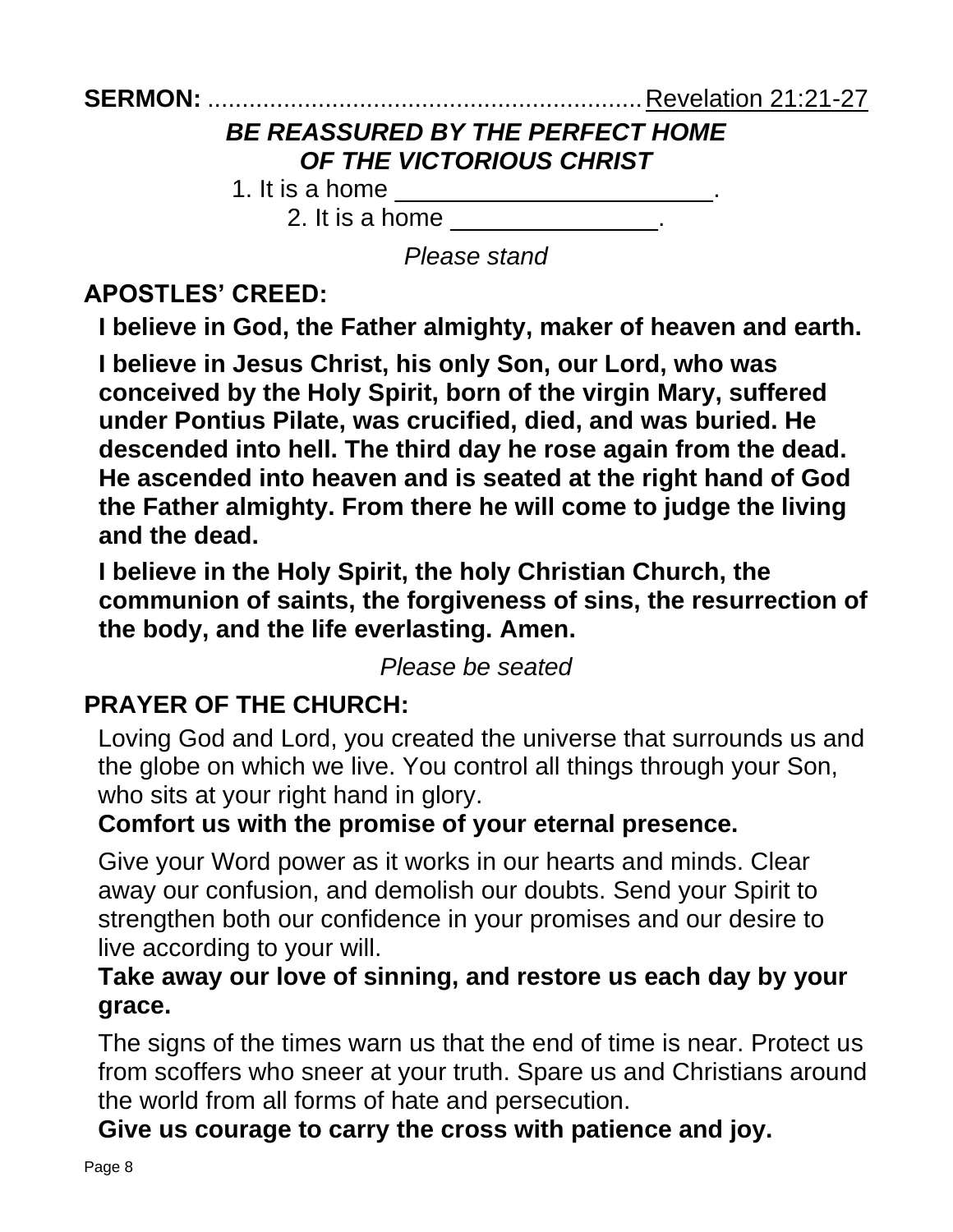Instill in the hearts of our children a desire to follow you as they prepare for future days. Help them distinguish between what is passing and what is eternal, between instant thrills and lasting joy. Encourage more young people to prepare for service in the public ministry of the gospel.

## **Mold us and move us to be good examples for our youth.**

Hold in your care, Lord, those who are experiencing physical or emotional pain and all who are afflicted by disease or facing death. Pour out your compassion on the grieving, and comfort the mourners who miss someone they loved.

## **Move us to pray for these brothers and sisters and to help when we can.**

## *Intercessory prayers*

Whether we pray together or alone, you have promised to hear and answer us. Give us patience to accept your blessings in whatever way you send them. In your love and wisdom, prepare us for the day when you will take us to be with you forever.

## **Hear us for Jesus' sake. Amen.**

## OFFERINGS OF LOVE TO OUR LORD *Please fill out the "Welcome to Grace" register in your pew at this time!*

**SERMON HYMN:** #557 – Dear Christians, One and All, Rejoice

**Dear Christians, one and all, rejoice, with exultation springing, and, with united heart and voice and holy rapture singing, Proclaim the wonders God has done,**

**how his right arm the vict'ry won. How dearly it has cost him!**

**To me he spoke, "Hold fast to me, I am your rock and castle. Your ransom I myself will be; for you I strive and wrestle. For I am yours, your friend divine, and evermore you shall be mine; The foe shall not divide us.**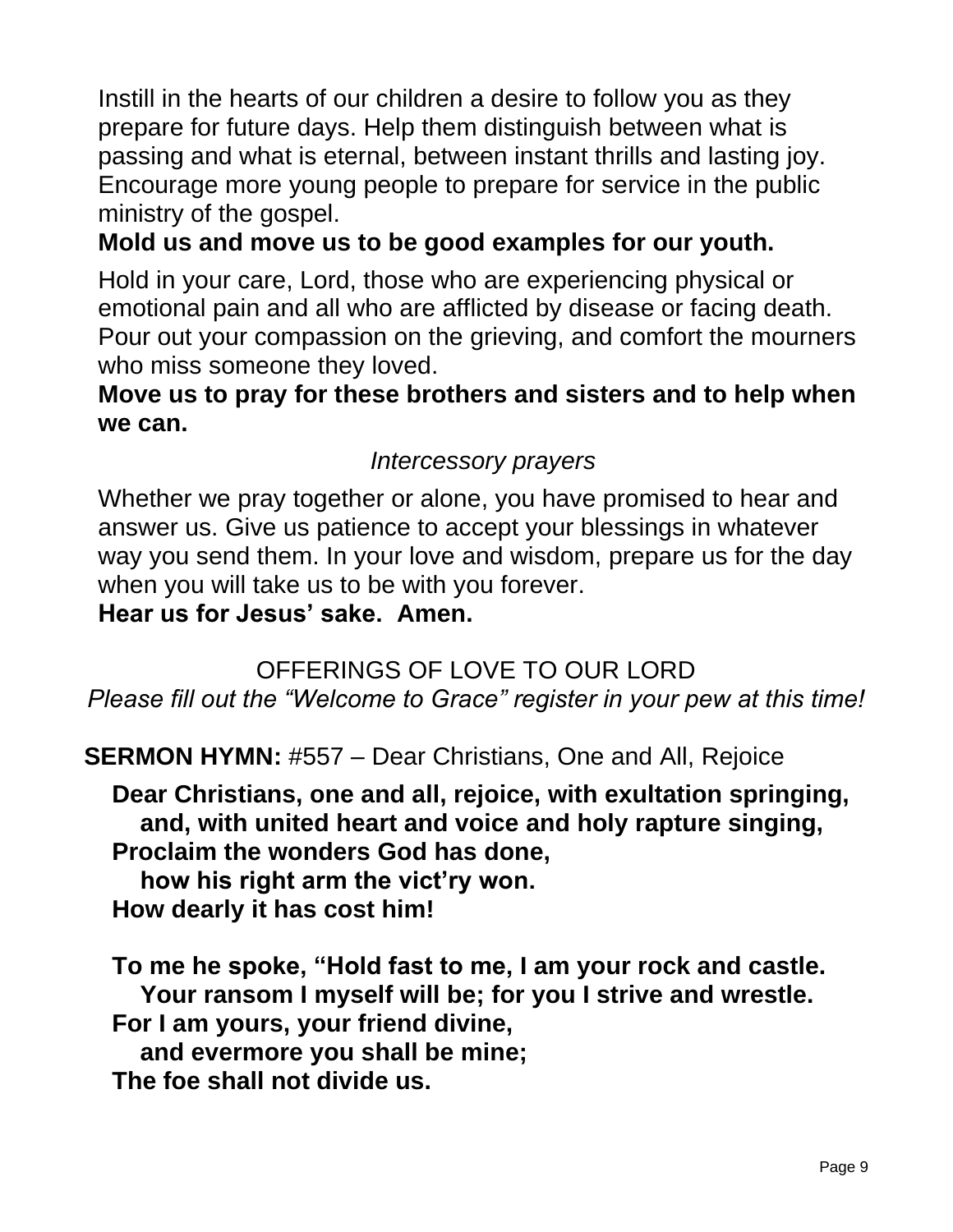**"The foe will shed my precious blood, me of my life bereaving; all this I suffer for your good; be steadfast and believing. Life will from death the vict'ry win; my innocence shall bear your sin, And you are blest forever.**

**"Now to my Father I depart, the Holy Spirit sending and, heav'nly wisdom to impart, my help to you extending. He will a source of comfort be, teach you to know and follow me,**

**And in all truth will guide you.**

**"What I on earth have lived and taught be all your life and teaching; So shall my kingdom's work be wrought and honored in your preaching. Take care that no one's man-made laws should e'er destroy the gospel's cause; This final word I leave you."**

*Text: Public domain*

*Please stand*

# **PRAYER**

# **THE LORD'S PRAYER:**

**Our Father in heaven, hallowed be your name, your kingdom come, your will be done on earth as in heaven. Give us today our daily bread. Forgive us our sins, as we forgive those who sin against us. Lead us not into temptation, but deliver us from evil. For the kingdom, the power, and the glory are yours now and forever. Amen.**

#### **BLESSING: Amen.**

**CLOSING HYMN:** #930 – Go, My Children, with My Blessing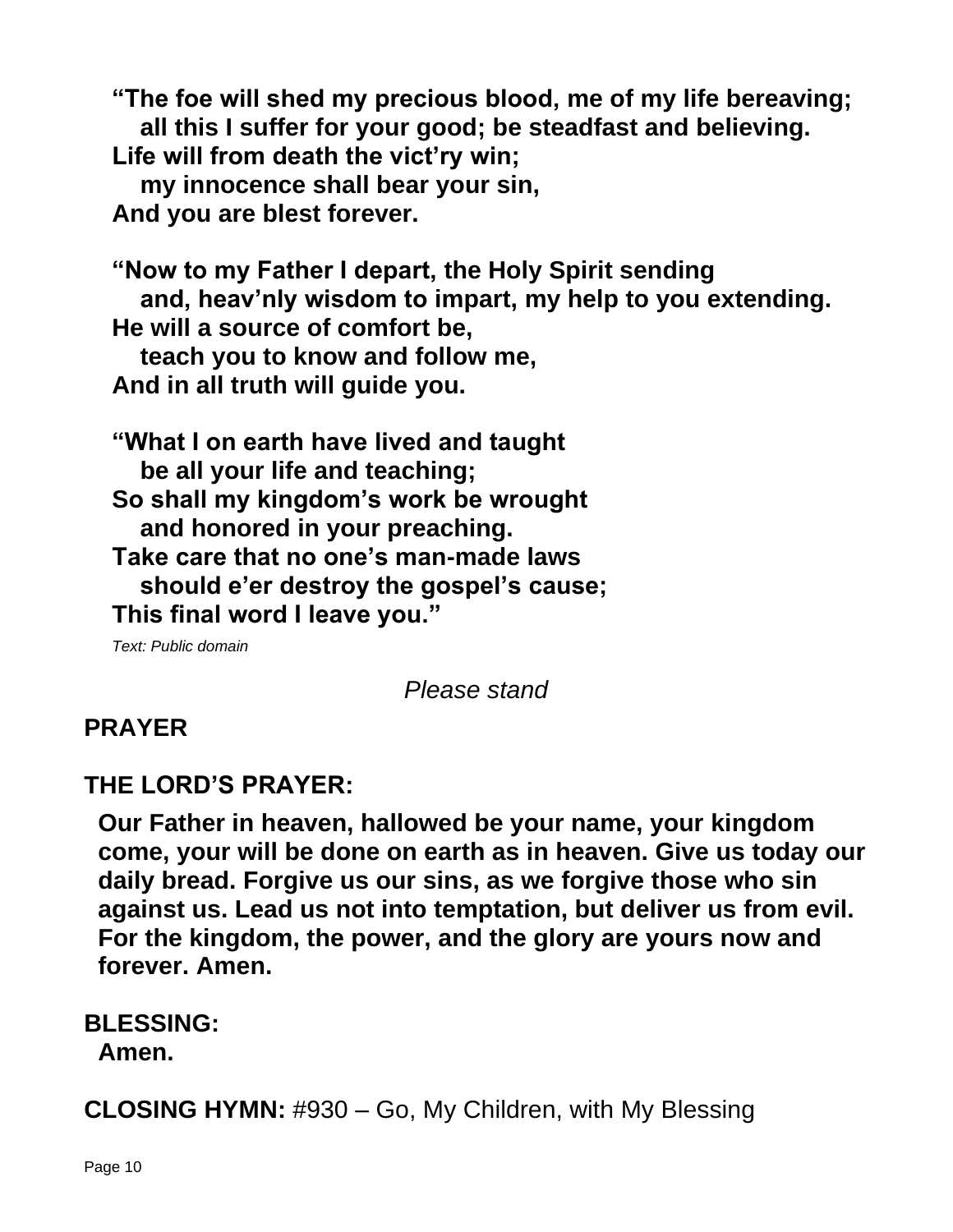**Go, my children, with my blessing, never alone. Waking, sleeping, I am with you; you are my own. In my love's baptismal river I have made you mine forever. Go, my children, with my blessing, you are my own.**

**Go, my children, sins forgiven, at peace and pure. Here you learned how much I love you, what I can cure. Here you heard my dear Son's story; here you touched him, saw his glory. Go, my children, sins forgiven, at peace and pure.**

**Go, my children, fed and nourished, closer to me; grow in love and love by serving, joyful and free. Here my Spirit's power filled you; here his tender comfort stilled you. Go, my children, fed and nourished, joyful and free.**

**I the Lord will bless and keep you and give you peace; I the Lord will smile upon you and give you peace; I the Lord will be your Father, Savior, Comforter, and Brother. Go, my children; I will keep you and give you peace.**

*Text: © 1983 Concordia Publishing House. Used by permission: OneLicense no. 705990*

*Setting Three from Christian Worship. Unless otherwise indicated, Scripture quotations are from The Holy Bible, New International Version®, NIV®. Copyright © 1973, 1978, 1984, 2011 by Biblica, Inc.TM Used by permission of Zondervan. All rights reserved worldwide. Software distributed in partnership with Northwestern Publishing House. Created by Christian Worship: Service Builder © 2022 Concordia Publishing House.*

 $\alpha$  + so  $\alpha$  + so  $\alpha$  + so  $\alpha$  + so  $\alpha$  + so  $\alpha$  + so  $\alpha$  + so  $\alpha$  + so

**IN HIS INFINITE WISDOM,** the Lord took the soul of Marlene Yeary to himself in heaven on Wednesday, May 18<sup>th</sup>. Funeral arrangements are pending.

#### $\alpha$  +  $\infty$

Worship attendance: 8:00 AM – 113; 10:30 AM – 130

Communion attendance: 8:00 AM – 102; 10:30 AM – 90

Sunday School attendance: Adults, Hall – 82; Room 1 – 21;

Children – 38

Tue. *10 Lies about God* Class: 11; Fri. *Christ Is Risen* Class: 10 Senior ushers – 8:00 AM: Dylan Wall 10:30 AM: Tristan & AJ McDunn Organist: Terry Greening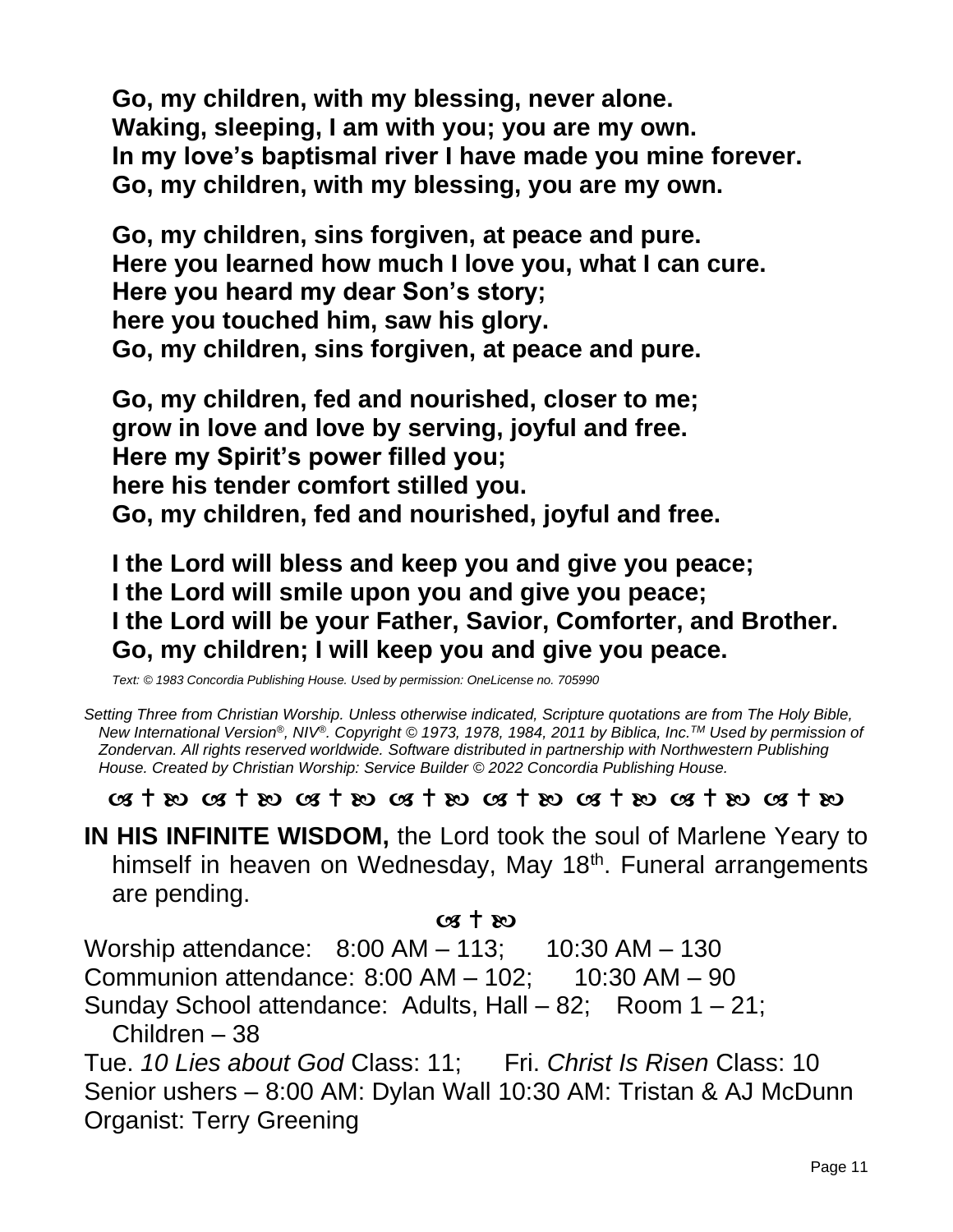# **HOSPITALIZED OR RECUPERATING AT HOME:**

Adrienne Siffring Eileen Sullivan

# **THIS WEEK AT GRACE:**

- SUN **Worship, 8 & 10:30 AM;** Bible Class & Sunday School, 9:30 AM
- MON Choir Party
- WED LES Early Release, 11:30 AM; LES Graduation Service, 6:30 PM
- FRI ALA Graduation, 1:00 PM
- SUN **Worship, 8:00 & 10:30 AM;** Bible Class & Sunday School, 9:30 AM
- MON Memorial Day Offices closed

# **OTHER ANNOUNCEMENTS:**

- 1. *Forward in Christ* and May Bible-reading & activity calendars are in the Narthex and south entrance to the church.
- 2. Thank you to the crew that cleaned the church last week. The cleaning crew for May 28th will be captained by Terry Greening with Ethan Baker, Brian & Sara Cortez, Katie Greening, and Kevin Thompson.

#### $\alpha$  +  $\infty$

**DIVINE CALL TO REDEEMER, TUCSON...**On May 1<sup>st</sup> Pastor Clark received a call to serve as associate pastor to our sister church, Redeemer Lutheran Church & School in Marana near Tucson. You can direct any questions or comments about this call to him. Please pray for him as he deliberates where he can best serve the Lord.

#### $\alpha$  t  $\kappa$

**NATHAN SAVAGE GRADUATES** from Wisconsin Lutheran Seminary on May 27<sup>th</sup> and receives his first Divine Call. If you have a card or congratulatory note to send to Nathan, please give it to Pastor or Bonnie Clark, and they will make sure Nathan receives it. This is a wonderful way to show our love and support for one of our own!

 $\alpha$  +  $\omega$ 

**FACEBOOK...Like us on Facebook: Grace Ev. Lutheran Church,** Glendale, AZ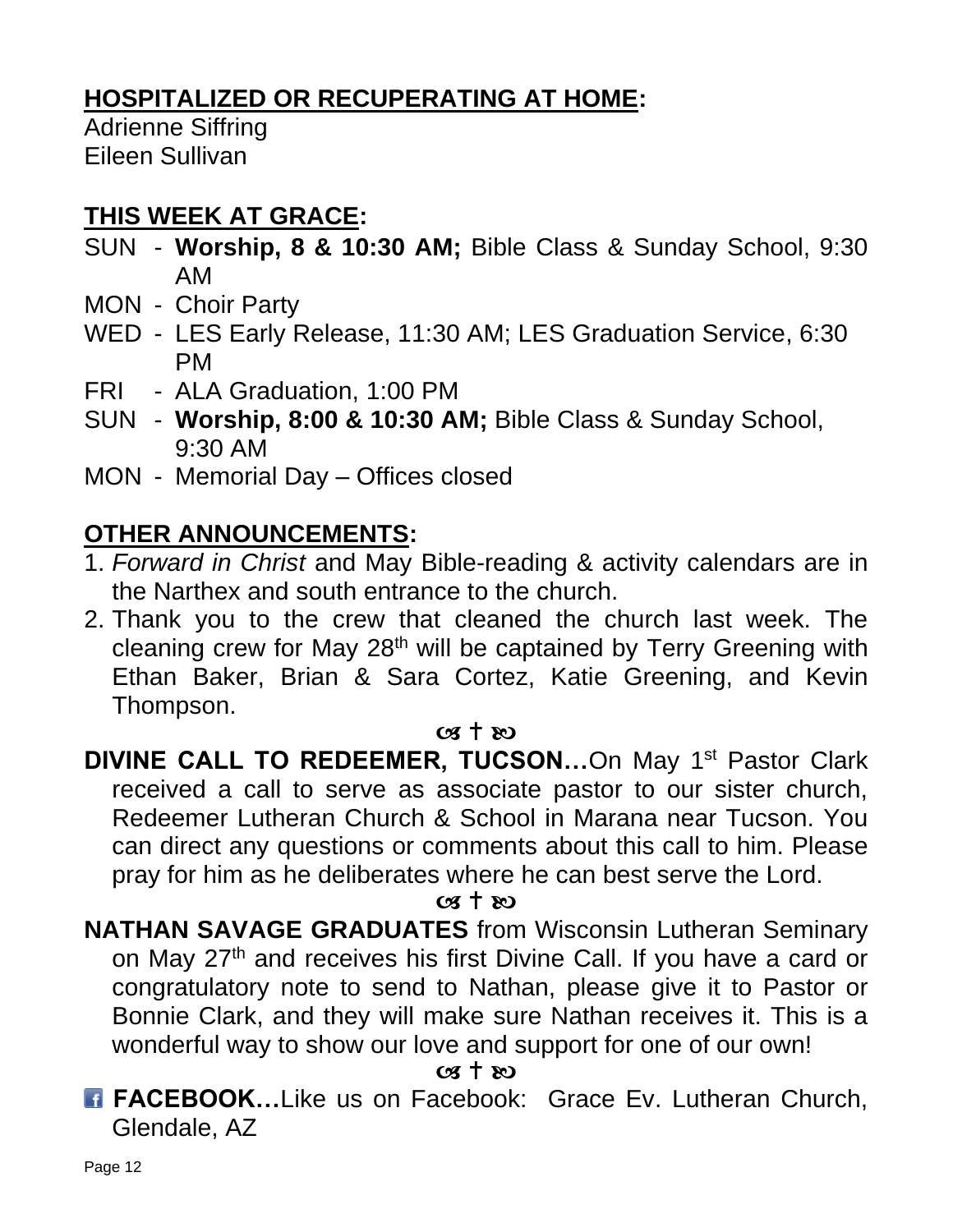## **MEMORIAL GARDEN & COLUMBARIUM DEDICATION…**The Memorial Garden and Columbarium will be dedicated on Sunday, June 5th between the 8:00 service and Bible class. There will be a short ceremony in the Memorial Garden to dedicate it and the Columbarium to our Lord and his people.

#### $cs + sc$

**GOOD SHEPHERD BIBLE CAMP** is July 10-16. This camp is for those entering 4<sup>th</sup> through 10<sup>th</sup> grades. Older students and adults may serve as camp leaders. GSBC is located in Southern California. Visit [www.goodshepherdbiblecamp.com](http://www.goodshepherdbiblecamp.com/) for information. You may also pick up a flier in the narthex. If you need or can offer a ride for campers, that information can be shared through Alice Thiesfeldt in our school office.

#### $\alpha$  +  $\alpha$

**BOTTLES FOR LIFE** is how we support our local Chapter of Christian Life Resources. Alpha Pregnancy Center has provided baby bottles that you may fill with cash, coins, or a check (**made payable to Alpha**). Baby bottles will be available in the Fellowship Hall starting on Mother's Day and will be available until Father's Day, June 19<sup>th</sup>. Please pick up a bottle and return it on or before Father's Day.

#### $\alpha$  t  $\infty$

**CONGREGATIONAL PARTNER GRANT PROGRAM (CPGP)…**Martin Luther College will match contributions from a congregation up to \$1200 per student. Abbey Mueller is currently attending MLC, and Joshua Kallies will start in the fall). Visit [www.graceglendale.org](http://www.graceglendale.org/) and click on "Donate Online" at the top of the Home Page. Enter the amount of your donation in the "Memorial Donations" as "MLC/WELS Prep/Seminary Scholarships" section and type CPGP in the box. If you participate by check, please make it payable to "Grace Ev. Lutheran Church" and write "CPGP" on the memo line. **As of 5/15/22 the total collected is \$1,402.83.** The deadline for donations is June 26<sup>th</sup>, so there is still time to donate to this worthy cause.

#### $\alpha$  t  $\infty$

**LADIES AID 2022 HANDBOOKS** are available in the narthex. All Ladies Aid members are invited to take a copy. More handbooks will be printed if we run out, so if you don't get one this week, check again next week.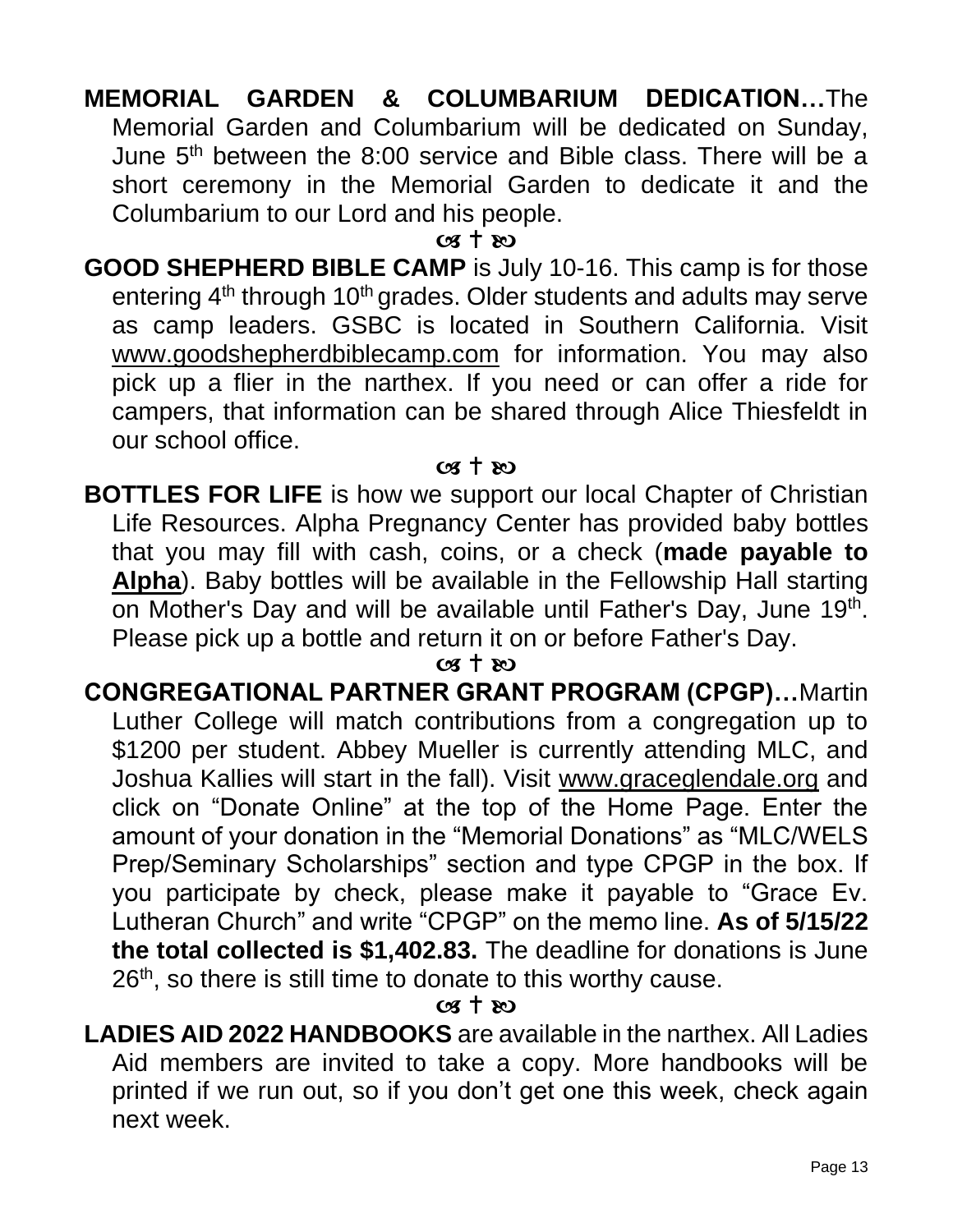**ALA COMMENCEMENT CONCERT…**The annual ALA Commencement Concert will take place on **Thursday, May 26**, at 7:00 PM in the ALA gymnasium. The musical selections will span the decades from the 70's and beyond with performances by ALA's Concert Choir, A Cappella Choir, Freshman Choir, and Concert Band. There will also be some individual performances, and, of course, the alumni finale. During the concert we will also be bidding farewell to our art teacher, Mrs. Stephnie Marquez. No tickets are needed, and everyone is invited to this free concert!

#### $\alpha$  t  $\infty$

**ALA GRADUATION 2022…**On **Friday, May 27**, we will graduate 44 students from the class of 2022. The service will begin at 1:00 PM with the graduation ceremony immediately following. We will not be limiting seats or requiring tickets. Pastor Jason Schmidt from Shepherd of the Hills Lutheran Church in Tucson will deliver the message, and seniors Olaf Dahl and Elise Bayer will be the class speakers.

#### $cs + \infty$

**ALA COYOTE SUMMER CAMPS…**During the month of June, Arizona Lutheran Academy will offer a variety of camps for children entering grades 4-8. Camps include volleyball, baseball, softball, basketball, and Lego. Visit [alacoyotes.org/summer-camps-2022](http://alacoyotes.org/summer-camps-2022) for more information and to register.

#### $cs + \infty$

**COOKIE DONATIONS…**More cookies are needed for Sunday morning Fellowship Time. Please bring any donations to the kitchen and mark them 'Fellowship Time'.

#### $(98 + R)$

**JOB OPPORTUNITIES…**Martin Luther College is accepting applications for various positions. Apply online at [mlc-wels.edu/hr/.](https://r20.rs6.net/tn.jsp?f=001LcbseUAWgwnRwLYhDVNmMg7-tpLUQ1_iz98JVrWrCBcCQ_PTbgIZD3SIsBAp-0aXejeyBtzMpRWxXPgxvOfe5c5C6Po8TswBhfxJCxGUS7MvXJqOLXqLLhFZNWl6P-ejup1vFxxXslVpKv5qX77tLg==&c=JZM8CxgguSAN-jcigjGws6dGlHKpoCI7eKH-pQLjFQ6wDs7FTzzZJw==&ch=LOL90ch9EZn6Xf5dGpJWegbLS8I6yz0SO4X9GQhMKplfdUAyRAbzCA==)

 $\alpha$  +  $\infty$ 

**LWMS NATIONAL CONVENTION IN ROCHESTER, NEW YORK...The LWMS Freedom Circuit invites you to the 59<sup>th</sup> Annual** LWMS Convention, which will take place in Rochester, New York, at the Riverside Convention Center, June 23-26, 2022. The convention theme is "Set Free in Christ." Visit [www.lwms.org](http://www.lwms.org/) for more information or to register online. There are also registration forms in the narthex.